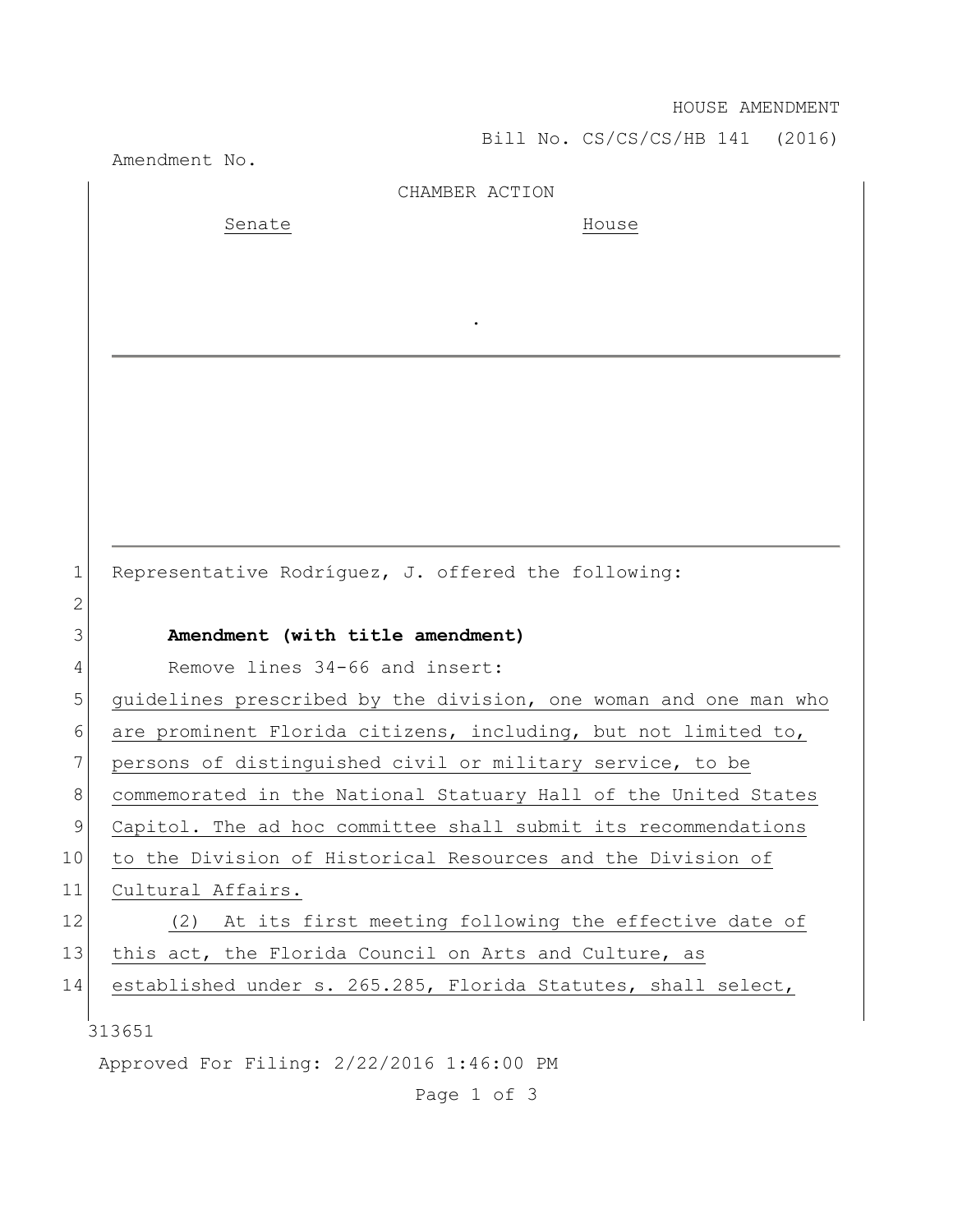HOUSE AMENDMENT

Bill No. CS/CS/CS/HB 141 (2016)

Amendment No. 313651 Approved For Filing: 2/22/2016 1:46:00 PM 15 according to quidelines prescribed by the Department of State, a 16 sculptor to design the statues selected pursuant to subsection 17 (1). The Florida Council on Arts and Culture shall submit its 18 recommendation to the Division of Historical Resources and the 19 Division of Cultural Affairs. 20 (3) The Department of State shall coordinate the 21 recommendations submitted to the Division of Historical 22 Resources and the Division of Cultural Affairs and shall submit 23 a report by January 1, 2017, to the Governor, the President of 24 the Senate, and the Speaker of the House of Representatives that 25 includes, but is not limited to: 26 (a) The names of prominent Florida citizens and the 27 process used to select prominent Florida citizens. 28 (b) The name of the sculptor and the process used to 29 select the sculptor. 30 (c) An estimate of the total costs associated with 31 replacement of the two statues, including the costs to remove 32 and transfer the current statues and to install the replacement 33 statues. 34 (4) In accordance with 2 U.S.C. s. 2132, upon receiving 35 the report under subsection  $(3)$ , the Legislature may request by 36 memorial that the United States Joint Committee on the Library 37 of Congress approve the request to replace the statues of Dr. 38 John Gorrie and General Edmund Kirby Smith 39 40 **-----------------------------------------------------**

Page 2 of 3